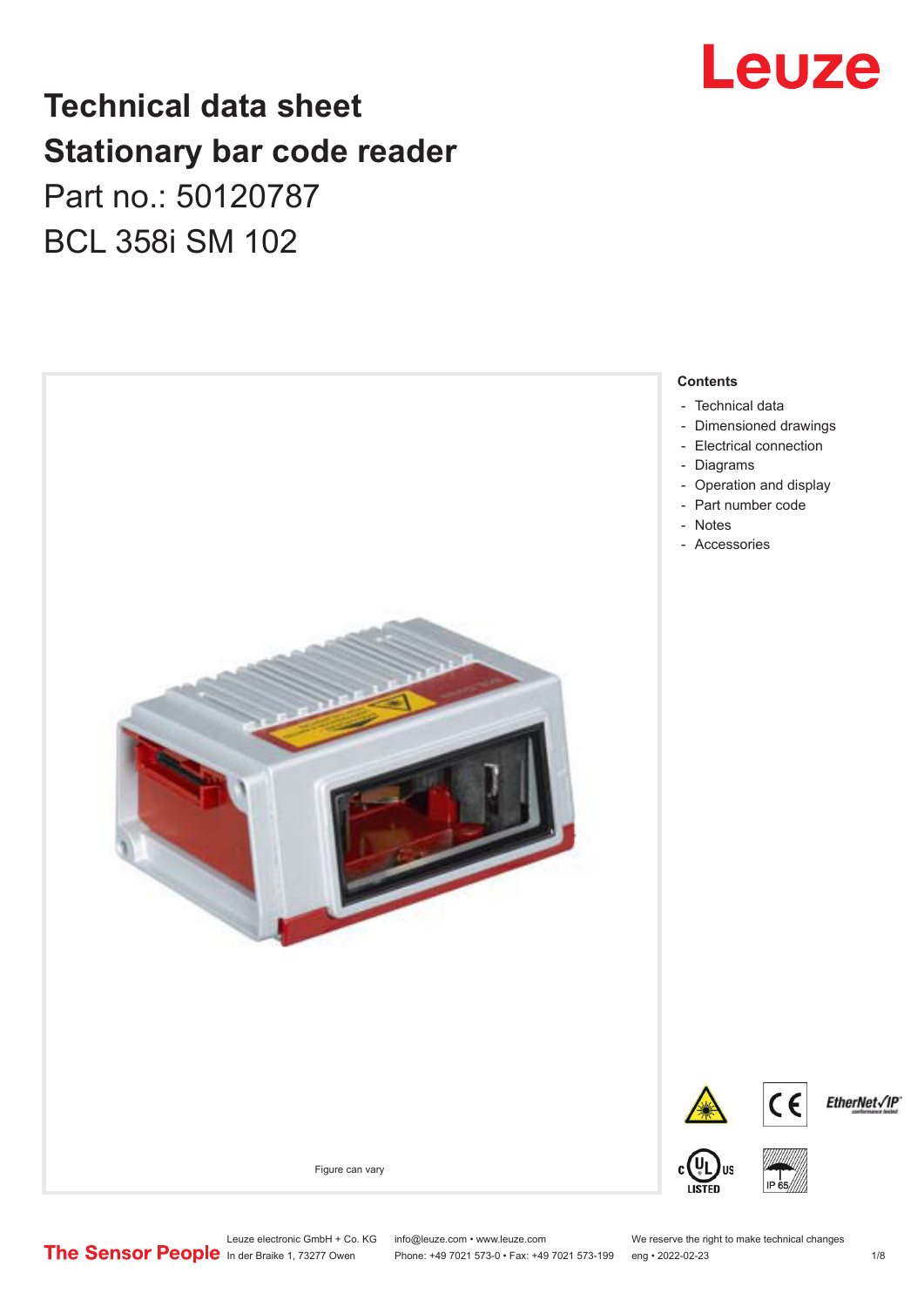### <span id="page-1-0"></span>**Technical data**

# **Leuze**

| <b>Basic data</b>                               |                                    |
|-------------------------------------------------|------------------------------------|
| <b>Series</b>                                   | <b>BCL 300i</b>                    |
| <b>Functions</b>                                |                                    |
| <b>Functions</b>                                | Alignment mode                     |
|                                                 | AutoConfig                         |
|                                                 | AutoControl                        |
|                                                 | AutoReflAct                        |
|                                                 | Code fragment technology           |
|                                                 | <b>LED</b> indicator               |
|                                                 | Reference code comparison          |
| <b>Characteristic parameters</b>                |                                    |
| <b>MTTF</b>                                     | 110 years                          |
|                                                 |                                    |
| <b>Read data</b>                                |                                    |
| Code types, readable                            | 2/5 Interleaved                    |
|                                                 | Codabar                            |
|                                                 | Code 128                           |
|                                                 | Code 39                            |
|                                                 | Code 93                            |
|                                                 | <b>EAN 8/13</b>                    |
|                                                 | GS1 Databar Expanded               |
|                                                 | <b>GS1 Databar Limited</b>         |
|                                                 | <b>GS1 Databar Omnidirectional</b> |
|                                                 | <b>UPC</b>                         |
| Scanning rate, typical                          | $1,000$ scans/s                    |
| Bar codes per reading gate, max.<br>number      | 64 Piece(s)                        |
| <b>Optical data</b>                             |                                    |
| <b>Reading distance</b>                         | 60  320 mm                         |
| <b>Light source</b>                             | Laser, Red                         |
| Wavelength                                      | 655 nm                             |
| Laser class                                     | 1, IEC/EN 60825-1:2014             |
| <b>Transmitted-signal shape</b>                 | Continuous                         |
| Usable opening angle (reading field<br>opening) | 60°                                |
| <b>Modulus size</b>                             | $0.20.5$ mm                        |
| <b>Reading method</b>                           | Line scanner                       |
| <b>Beam deflection</b>                          | Via rotating polygon wheel         |
| Light beam exit                                 | Front                              |
| <b>Electrical data</b>                          |                                    |
| Protective circuit                              | Polarity reversal protection       |
| Performance data                                |                                    |
| Supply voltage U <sub>B</sub>                   | 18  30 V, DC                       |
| Power consumption, max.                         | 4.5 W                              |
|                                                 |                                    |
| Inputs/outputs selectable                       |                                    |
| Output current, max.                            | 60 mA                              |
| Number of inputs/outputs selectable 2 Piece(s)  |                                    |
| Input current, max.                             | 8 mA                               |

|  | <b>Function</b>                           | Process                                           |  |
|--|-------------------------------------------|---------------------------------------------------|--|
|  | <b>Address assignment</b>                 | <b>DHCP</b>                                       |  |
|  |                                           | Manual address assignment                         |  |
|  | <b>Switch functionality</b>               | Integrated                                        |  |
|  | <b>Transmission speed</b>                 | 10 Mbit/s                                         |  |
|  |                                           | 100 Mbit/s                                        |  |
|  |                                           |                                                   |  |
|  | <b>Service interface</b>                  |                                                   |  |
|  | Type                                      | <b>USB 2.0</b>                                    |  |
|  |                                           |                                                   |  |
|  | <b>USB</b>                                |                                                   |  |
|  | <b>Function</b>                           | Configuration via software                        |  |
|  |                                           |                                                   |  |
|  | <b>Connection</b>                         |                                                   |  |
|  | <b>Number of connections</b>              | 1 Piece(s)                                        |  |
|  |                                           |                                                   |  |
|  | <b>Connection 1</b>                       |                                                   |  |
|  | <b>Function</b>                           | <b>BUS IN</b>                                     |  |
|  |                                           | Connection to device                              |  |
|  |                                           | Data interface                                    |  |
|  |                                           | PWR / SW IN / OUT                                 |  |
|  |                                           | Service interface                                 |  |
|  | Type of connection                        | Plug connector, It is essential to use a          |  |
|  |                                           | connection unit when commissioning the<br>device. |  |
|  | No. of pins                               | 32-pin                                            |  |
|  | <b>Type</b>                               | Male                                              |  |
|  |                                           |                                                   |  |
|  | Mechanical data                           |                                                   |  |
|  | Design                                    | Cubic                                             |  |
|  | Dimension (W x H x L)                     | 95 mm x 44 mm x 68 mm                             |  |
|  | <b>Housing material</b>                   | Metal                                             |  |
|  | <b>Metal housing</b>                      | Diecast aluminum                                  |  |
|  | Lens cover material                       | Glass                                             |  |
|  | Net weight                                | 270g                                              |  |
|  | <b>Housing color</b>                      | Red                                               |  |
|  |                                           | Silver                                            |  |
|  |                                           |                                                   |  |
|  | <b>Type of fastening</b>                  | Dovetail grooves                                  |  |
|  |                                           | Fastening on back                                 |  |
|  |                                           | Via optional mounting device                      |  |
|  | <b>Operation and display</b>              |                                                   |  |
|  | Type of display                           | LED                                               |  |
|  | <b>Number of LEDs</b>                     | 2 Piece(s)                                        |  |
|  | Type of configuration                     | Via web browser                                   |  |
|  |                                           |                                                   |  |
|  | <b>Environmental data</b>                 |                                                   |  |
|  | Ambient temperature, operation            | 040 °C                                            |  |
|  | Ambient temperature, storage              | $-20$ 70 °C                                       |  |
|  | <b>Relative humidity (non-condensing)</b> | 090%                                              |  |
|  |                                           |                                                   |  |
|  |                                           |                                                   |  |
|  |                                           |                                                   |  |

#### **Interface**

**Type** EtherNet IP

Leuze electronic GmbH + Co. KG info@leuze.com • www.leuze.com We reserve the right to make technical changes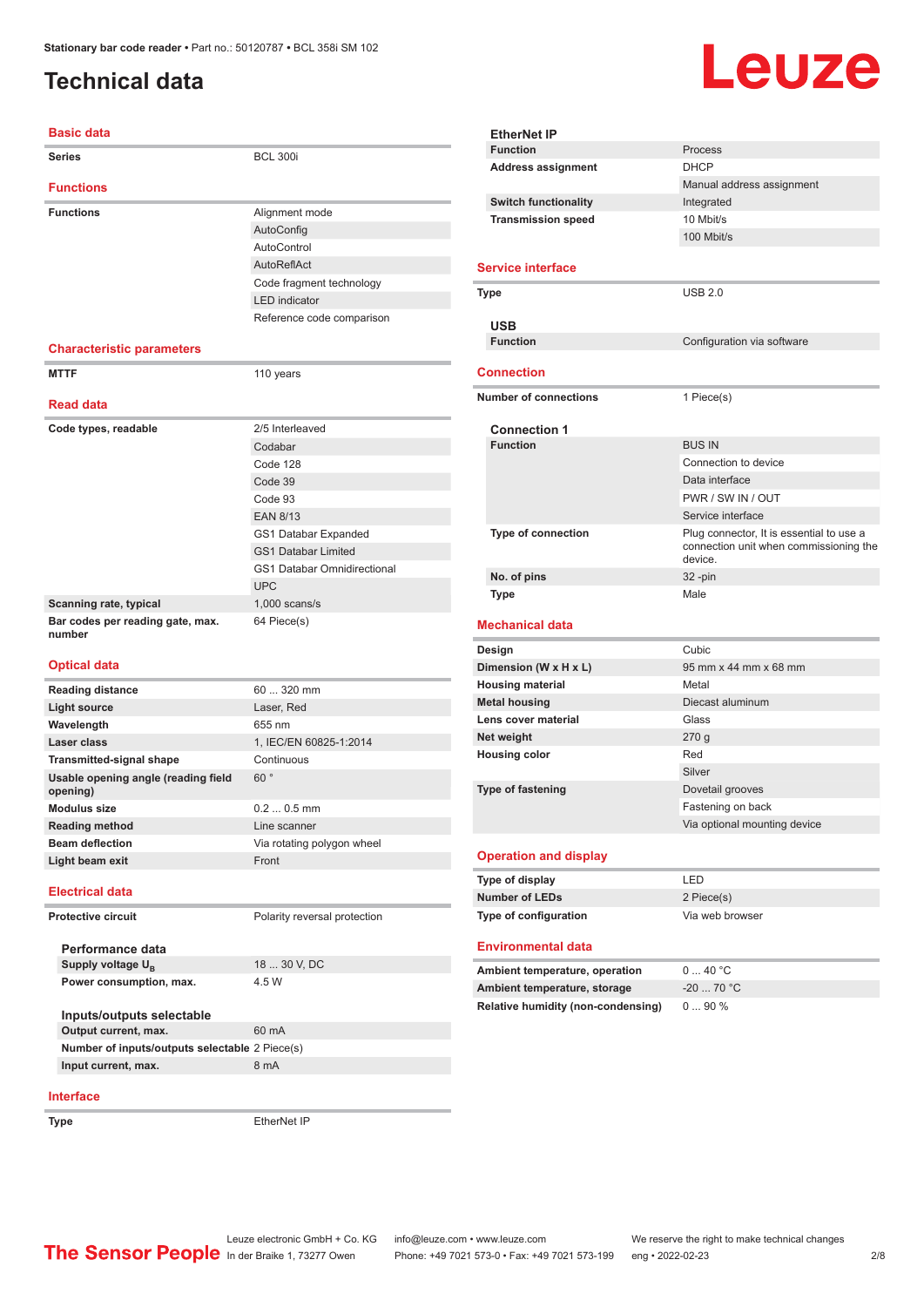### <span id="page-2-0"></span>**Technical data**

# Leuze

#### **Certifications**

| Degree of protection                                               | IP 65                    |
|--------------------------------------------------------------------|--------------------------|
| <b>Protection class</b>                                            | $\mathbf{III}$           |
| <b>Certifications</b>                                              | c UL US                  |
| Test procedure for EMC in accordance                               | EN 55022                 |
| with standard                                                      | EN 61000-4-2, -3, -4, -6 |
| Test procedure for shock in<br>accordance with standard            | IEC 60068-2-27, test Ea  |
| Test procedure for continuous shock<br>in accordance with standard | IEC 60068-2-29, test Eb  |
| Test procedure for vibration in<br>accordance with standard        | IEC 60068-2-6, test Fc   |

#### **Classification**

| <b>Customs tariff number</b> | 84719000 |
|------------------------------|----------|
| <b>ECLASS 5.1.4</b>          | 27280102 |
| <b>ECLASS 8.0</b>            | 27280102 |
| <b>ECLASS 9.0</b>            | 27280102 |
| ECLASS 10.0                  | 27280102 |
| <b>ECLASS 11.0</b>           | 27280102 |
| ECLASS 12.0                  | 27280102 |
| <b>ETIM 5.0</b>              | EC002550 |
| <b>ETIM 6.0</b>              | EC002550 |
| <b>ETIM 7.0</b>              | EC002550 |

### **Dimensioned drawings**

All dimensions in millimeters

 $\overline{A}$ 





- A Optical axis
- B M4 thread (5 deep)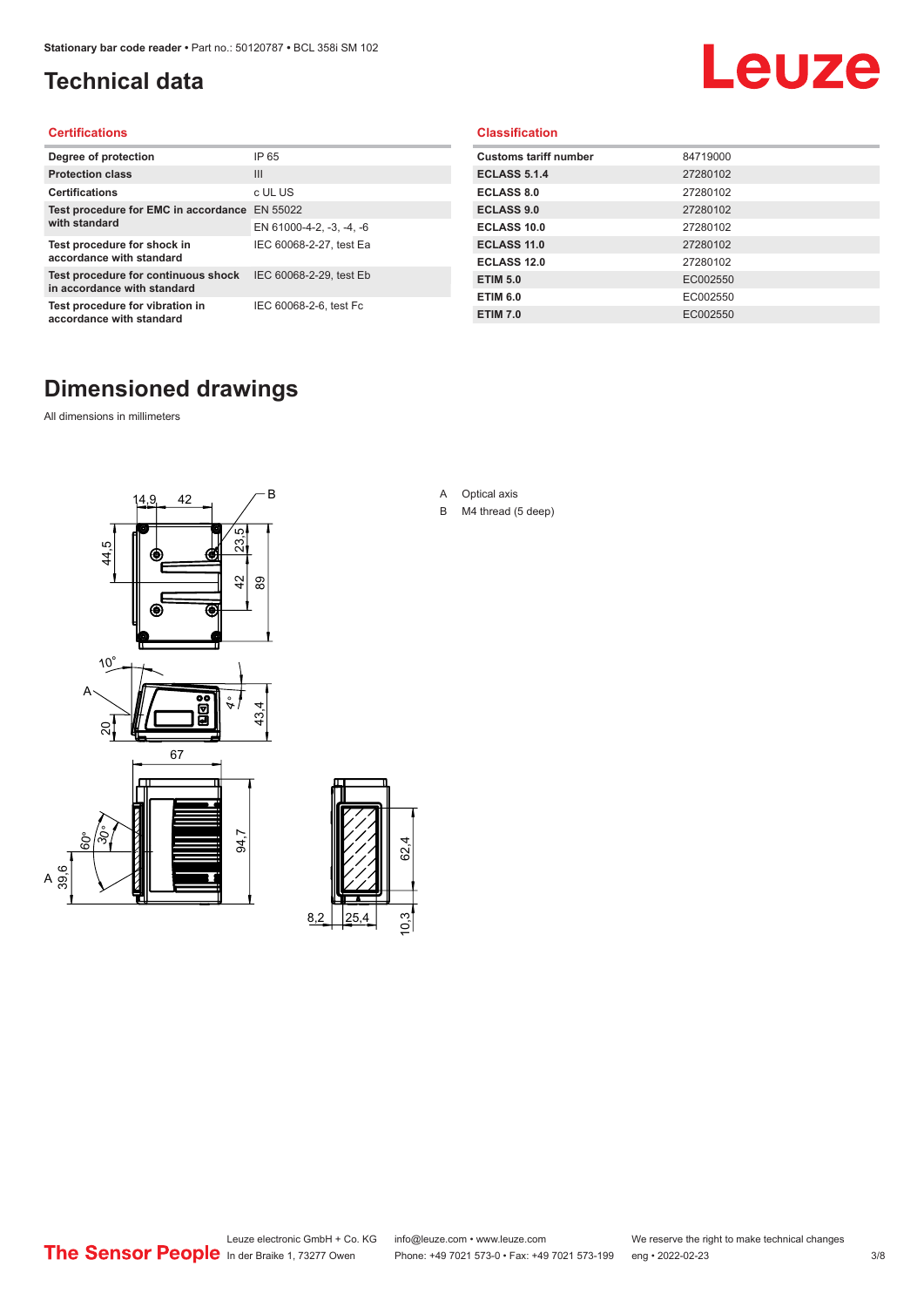#### <span id="page-3-0"></span>**Electrical connection**

# Leuze

#### **Connection 1**

| <b>Function</b>           | <b>BUS IN</b>                                                              |
|---------------------------|----------------------------------------------------------------------------|
|                           | Connection to device                                                       |
|                           | Data interface                                                             |
|                           | PWR / SW IN / OUT                                                          |
|                           | Service interface                                                          |
| <b>Type of connection</b> | Plug connector                                                             |
| <b>Type of connection</b> | It is essential to use a connection unit when<br>commissioning the device. |
| No. of pins               | $32 - pin$                                                                 |
| <b>Type</b>               | Male                                                                       |

#### **Diagrams**

#### Reading field curve



x Reading field distance [mm]

y Reading field width [mm]

### **Operation and display**

| <b>LED</b> | <b>Display</b>                        | <b>Meaning</b>                  |
|------------|---------------------------------------|---------------------------------|
| <b>PWR</b> | Green, flashing                       | Device ok, initialization phase |
|            | Green, continuous light               | Device OK                       |
|            | Green, briefly off - on               | Reading successful              |
|            | green, briefly off - briefly red - on | Reading not successful          |
|            | Orange, continuous light              | Service mode                    |
|            | Red, flashing                         | Device OK, warning set          |
|            |                                       |                                 |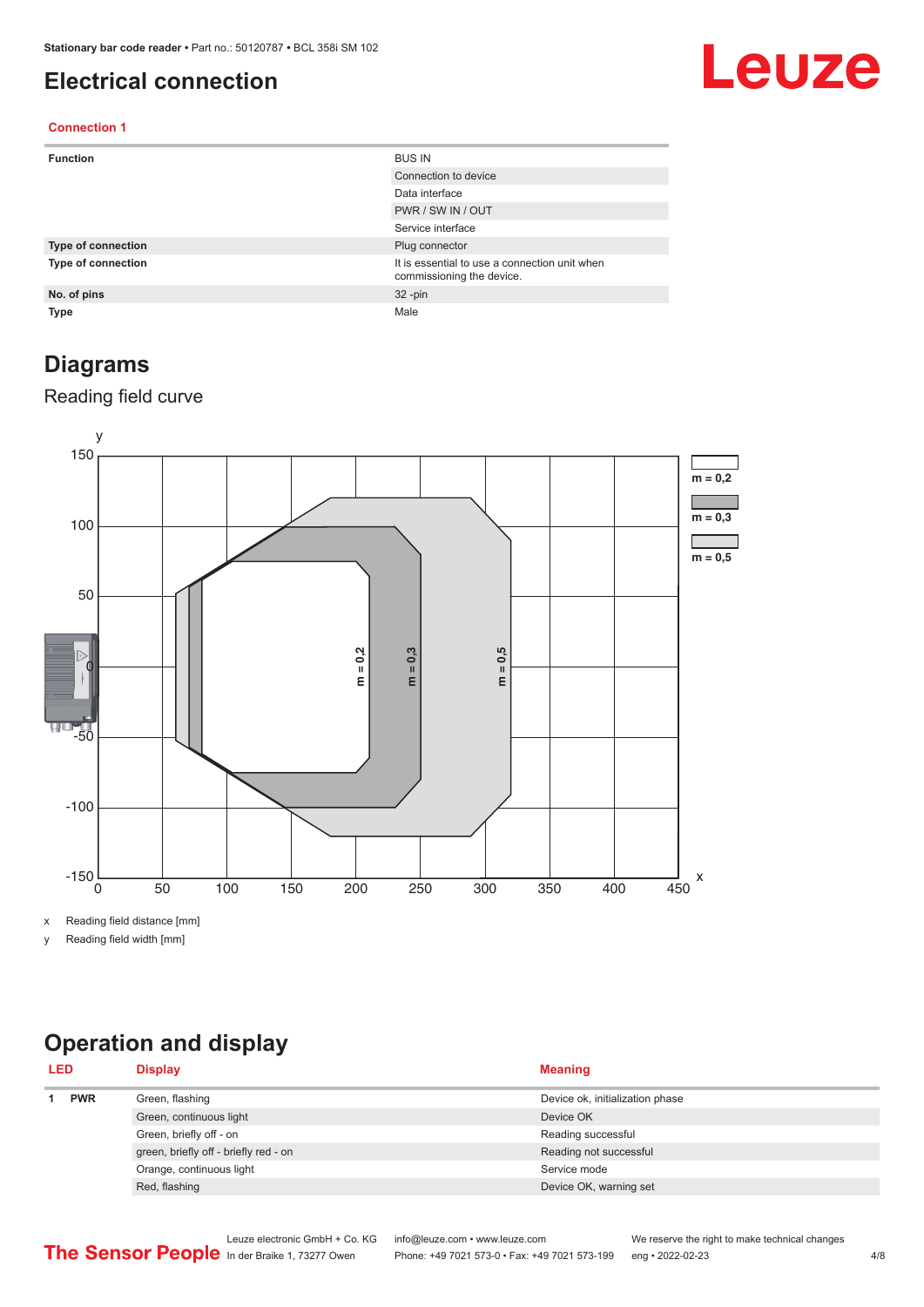#### <span id="page-4-0"></span>**Operation and display**

## Leuze

| <b>LED</b> |            | <b>Display</b>          | <b>Meaning</b>      |
|------------|------------|-------------------------|---------------------|
| 1          | <b>PWR</b> | Red, continuous light   | Error, device error |
|            | 2 NET      | Green, flashing         | Initialization      |
|            |            | Green, continuous light | Bus operation ok    |
|            |            | Red, flashing           | Communication error |
|            |            | Red, continuous light   | Bus error           |

#### **Part number code**

Part designation: **BCL XXXX YYZ AAA BB CCCC**

| <b>BCL</b>                                                                                      | <b>Operating principle</b><br>BCL: bar code reader                                                                                                                                                                                       |  |  |
|-------------------------------------------------------------------------------------------------|------------------------------------------------------------------------------------------------------------------------------------------------------------------------------------------------------------------------------------------|--|--|
| <b>XXXX</b>                                                                                     | Series/interface (integrated fieldbus technology)<br>300i: RS 232 / RS 422 (stand-alone)<br>301i: RS 485 (multiNet slave)<br>304i: PROFIBUS DP<br>308i: EtherNet TCP/IP, UDP<br>338i: EtherCAT<br>348i: PROFINET RT<br>358i: EtherNet/IP |  |  |
| YY                                                                                              | <b>Scanning principle</b><br>S: line scanner (single line)<br>R1: line scanner (raster)<br>O: oscillating-mirror scanner (oscillating mirror)                                                                                            |  |  |
| z                                                                                               | <b>Optics</b><br>N: High Density (close)<br>M: Medium Density (medium distance)<br>F: Low Density (remote)<br>L: Long Range (very large distances)<br>J: ink-jet (depending on the application)                                          |  |  |
| <b>AAA</b>                                                                                      | Beam exit<br>100: lateral<br>102: front                                                                                                                                                                                                  |  |  |
| <b>BB</b>                                                                                       | <b>Special equipment</b><br>D: With display<br>H: With heating<br>DH: optionally with display and heating<br>P: plastic exit window                                                                                                      |  |  |
| <b>CCCC</b>                                                                                     | <b>Functions</b><br>F007: optimized process data structure                                                                                                                                                                               |  |  |
| <b>Note</b>                                                                                     |                                                                                                                                                                                                                                          |  |  |
| $\&$ A list with all available device types can be found on the Leuze website at www.leuze.com. |                                                                                                                                                                                                                                          |  |  |

#### **Notes**

| Observe intended use!                                                                                                                                                                                                         |
|-------------------------------------------------------------------------------------------------------------------------------------------------------------------------------------------------------------------------------|
| $\%$ This product is not a safety sensor and is not intended as personnel protection.<br>$\%$ The product may only be put into operation by competent persons.<br>§ Only use the product in accordance with its intended use. |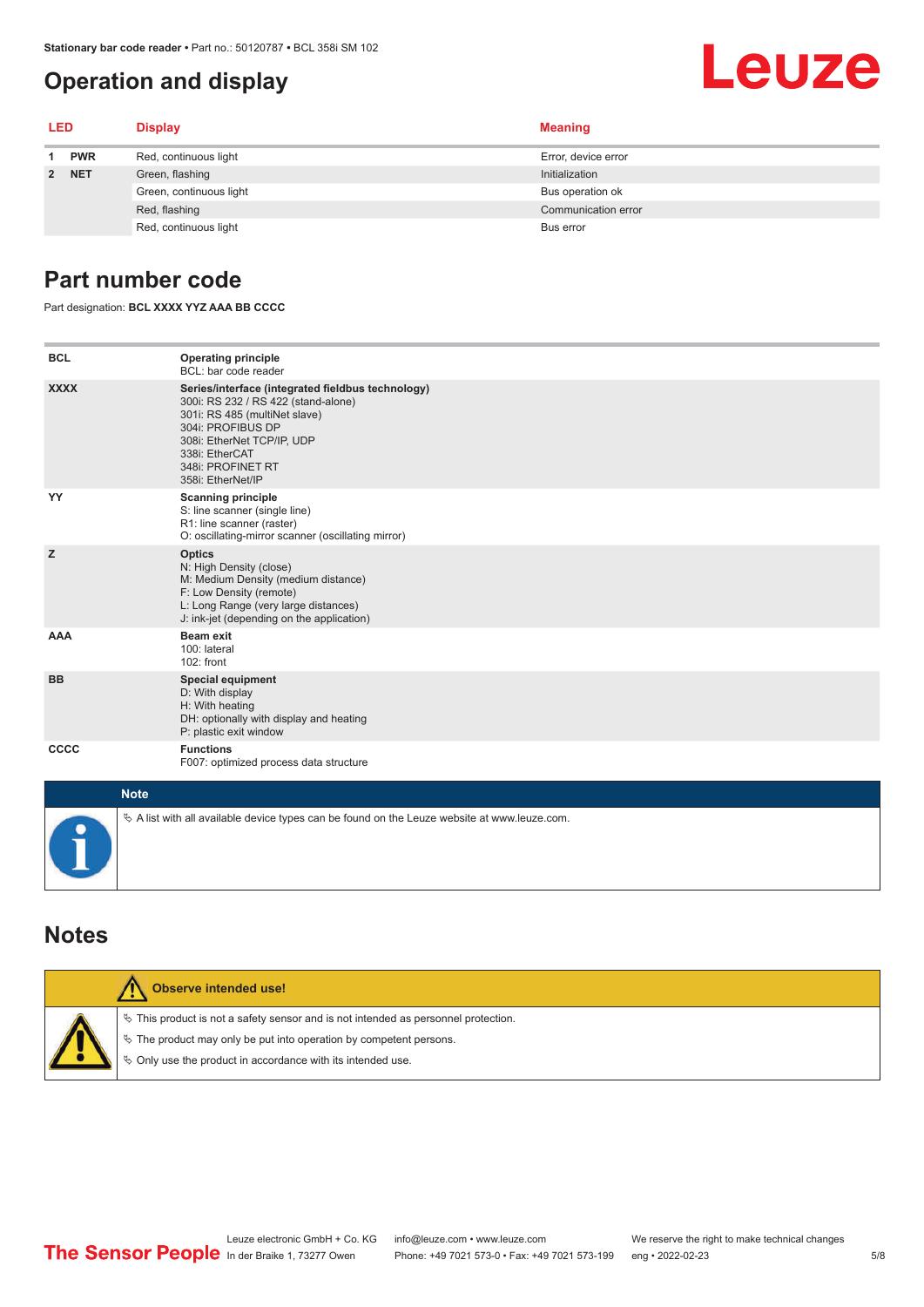#### <span id="page-5-0"></span>**Notes**

| <b>ATTENTION! LASER RADIATION - CLASS 1 LASER PRODUCT</b>                                                                                                                                                                                                                                                                                                                                                                                                                                                                                                   |
|-------------------------------------------------------------------------------------------------------------------------------------------------------------------------------------------------------------------------------------------------------------------------------------------------------------------------------------------------------------------------------------------------------------------------------------------------------------------------------------------------------------------------------------------------------------|
| The device satisfies the requirements of IEC/EN 60825-1:2014 safety requlations for a product of laser class 1 and complies with 21 CFR 1040.10 except<br>for conformance with IEC 60825-1 Ed. 3., as described in Laser Notice No. 56, dated May 8, 2019.<br>$\%$ Observe the applicable statutory and local laser protection regulations.<br>$\%$ The device must not be tampered with and must not be changed in any way.<br>There are no user-serviceable parts inside the device.<br>Repairs must only be performed by Leuze electronic GmbH + Co. KG. |

#### **Accessories**

#### Connection technology - Connection cables

|   | Part no. | <b>Designation</b>      | <b>Article</b>   | <b>Description</b>                                                                                                                                                                            |
|---|----------|-------------------------|------------------|-----------------------------------------------------------------------------------------------------------------------------------------------------------------------------------------------|
| œ | 50132079 | KD U-M12-5A-V1-<br>050  | Connection cable | Connection 1: Connector, M12, Axial, Female, A-coded, 5-pin<br>Connection 2: Open end<br>Shielded: No<br>Cable length: 5,000 mm<br>Sheathing material: PVC                                    |
|   | 50135074 | KS ET-M12-4A-P7-<br>050 | Connection cable | Suitable for interface: Ethernet<br>Connection 1: Connector, M12, Axial, Male, D-coded, 4-pin<br>Connection 2: Open end<br>Shielded: Yes<br>Cable length: 5,000 mm<br>Sheathing material: PUR |

### Connection technology - Interconnection cables

|                           |                                                                                                                                                                                                                                | Part no. | <b>Designation</b>                     | <b>Article</b>        | <b>Description</b>                                                                                                                                                                                                               |
|---------------------------|--------------------------------------------------------------------------------------------------------------------------------------------------------------------------------------------------------------------------------|----------|----------------------------------------|-----------------------|----------------------------------------------------------------------------------------------------------------------------------------------------------------------------------------------------------------------------------|
| $\frac{1}{\sqrt{2}}$<br>Ħ | $\Box$                                                                                                                                                                                                                         | 50117011 | <b>KB USB A - USB</b><br>miniB         | Service line          | Suitable for interface: USB<br>Connection 1: USB<br>Connection 2: USB<br>Shielded: Yes<br>Cable length: 1,500 mm<br>Sheathing material: PVC                                                                                      |
|                           |                                                                                                                                                                                                                                | 50137078 | <b>KSS ET-M12-4A-</b><br>M12-4A-P7-050 | Interconnection cable | Suitable for interface: Ethernet<br>Connection 1: Connector, M12, Axial, Male, D-coded, 4-pin<br>Connection 2: Connector, M12, Axial, Male, D-coded, 4-pin<br>Shielded: Yes<br>Cable length: 5,000 mm<br>Sheathing material: PUR |
|                           | the filled the control in the control in the control in the control in the control in the control in the control in the control in the control in the control in the control in the control in the control in the control in t | 50135081 | <b>KSS ET-M12-4A-</b><br>RJ45-A-P7-050 | Interconnection cable | Suitable for interface: Ethernet<br>Connection 1: Connector, M12, Axial, Male, D-coded, 4-pin<br>Connection 2: RJ45<br>Shielded: Yes<br>Cable length: 5,000 mm<br>Sheathing material: PUR                                        |

Leuze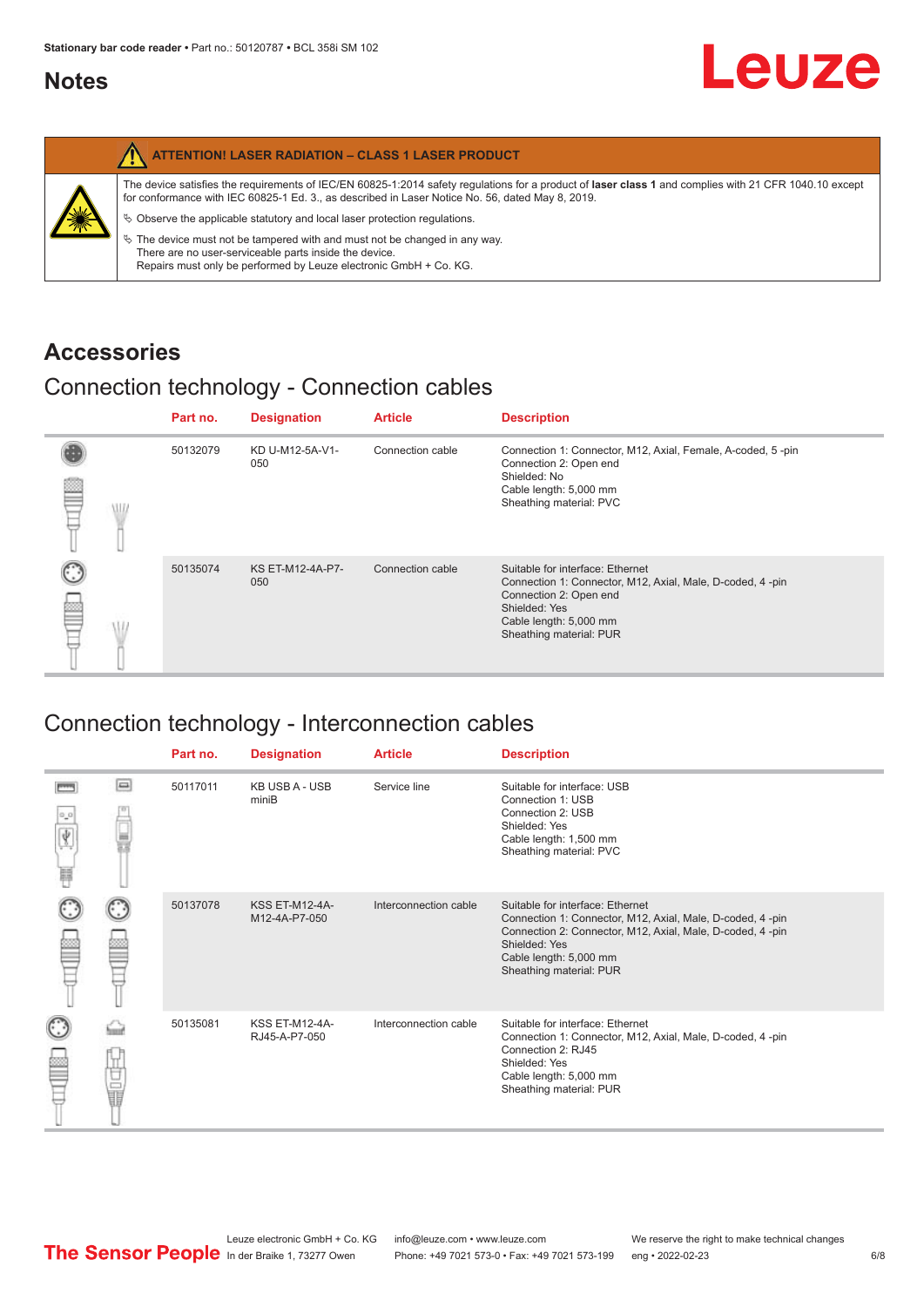#### **Accessories**

# Leuze

### Connection technology - Connection boxes

| Part no.   | <b>Designation</b> | <b>Article</b>  | <b>Description</b>                                                                                                               |
|------------|--------------------|-----------------|----------------------------------------------------------------------------------------------------------------------------------|
| 50120796 * | MK 358             | Connection unit | Suitable for: BCL 358i<br>Suitable for interface: EtherNet IP<br>Number of connections: 4 Piece(s)<br>Connection: Terminal       |
| 50120797*  | <b>MS 358</b>      | Connection unit | Suitable for: BCL 358i<br>Suitable for interface: EtherNet IP<br>Number of connections: 4 Piece(s)<br>Connection: Connector, M12 |

\* Necessary accessories, please order separately

#### Mounting technology - Mounting brackets

|      | Part no. | <b>Designation</b> | <b>Article</b>  | <b>Description</b>                                                                                                                                                                            |
|------|----------|--------------------|-----------------|-----------------------------------------------------------------------------------------------------------------------------------------------------------------------------------------------|
| $-1$ | 50121433 | BT 300 W           | Mounting device | Design of mounting device: Angle, L-shape<br>Fastening, at system: Through-hole mounting<br>Mounting bracket, at device: Screw type<br>Type of mounting device: Adjustable<br>Material: Metal |

#### Mounting technology - Rod mounts

| Part no. | <b>Designation</b> | <b>Article</b>  | <b>Description</b>                                                                                                                                                                                                                                                |
|----------|--------------------|-----------------|-------------------------------------------------------------------------------------------------------------------------------------------------------------------------------------------------------------------------------------------------------------------|
| 50121435 | BT 56 - 1          | Mounting device | Functions: Static applications<br>Design of mounting device: Mounting system<br>Fastening, at system: For 12 mm rod, For 14 mm rod, For 16 mm rod<br>Mounting bracket, at device: Clampable<br>Material: Metal<br>Tightening torque of the clamping jaws: $8 N·m$ |

#### Mounting technology - Other

| Part no. | <b>Designation</b> | <b>Article</b>  | <b>Description</b>                                                                                                                                 |
|----------|--------------------|-----------------|----------------------------------------------------------------------------------------------------------------------------------------------------|
| 50124941 | <b>BTU 0300M-W</b> | Mounting device | Fastening, at system: Through-hole mounting<br>Mounting bracket, at device: Clampable, Groove mounting, Suited for M4<br>screws<br>Material: Metal |